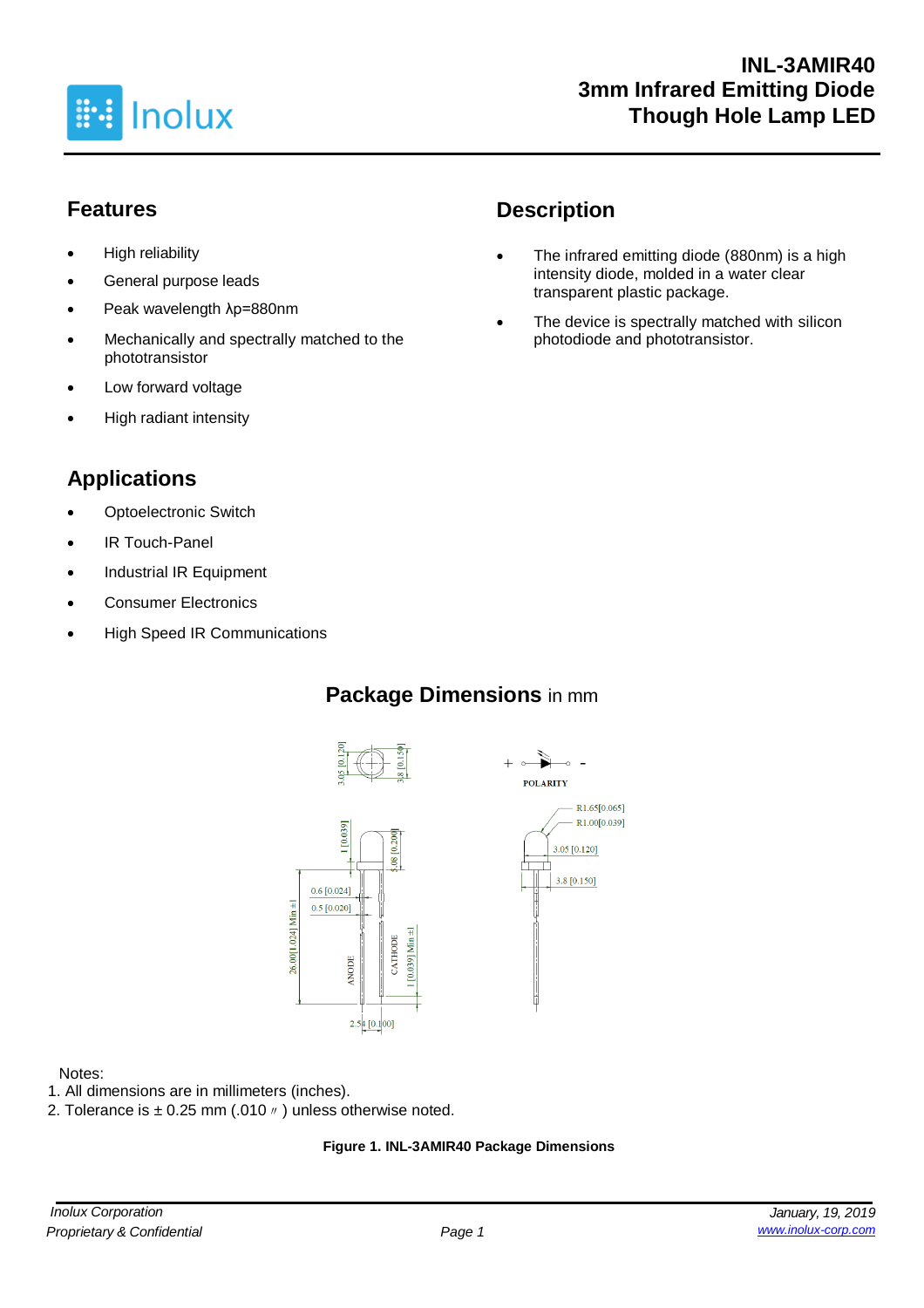

## **Absolute Maximum Rating at 25<sup>o</sup>C** (Note 1)

| Product     | Emission <br>Color | $P_d$ (mW) | $I_F$ (mA) | $I_{FP}^{\star}$ (A) | $V_R(V)$ | $\mathsf{T}_{\mathsf{OP}}$ (°C) | $T_{ST}$ (°C) |
|-------------|--------------------|------------|------------|----------------------|----------|---------------------------------|---------------|
| INL-3AMIR40 | Infrared           | 160        | 100        |                      | 5        | -40°C~+80°C                     | -40°C~+85°C   |

#### **Notes**

1. Condition for IFP is pulse of 1/10 duty and 1kHz frequency

### **Electrical Characteristics**  $T_A = 25^\circ C$  (Note 1)

|             | Emission<br>Color | $I_F(mA)$ | $V_F(V)$ |     | $\lambda$ (nm)    |                      |    | Viewing<br>Angle | Ee(mW/sr) |      |
|-------------|-------------------|-----------|----------|-----|-------------------|----------------------|----|------------------|-----------|------|
| Product     |                   |           | min      | max | $\Lambda_{\rm D}$ | $\Lambda_{\text{P}}$ | Δλ | $2 \theta 1/2$   | min       | typ. |
| INL-3AMIR40 | Infrared          | 20        | 1.0      | 1.6 | ۰                 | 880                  | 45 | 40               | 8         | 10   |

#### **Notes**

1. Performance guaranteed only under conditions listed in above tables.

### **ESD Precaution**

ATTENTION: Electrostatic Discharge (ESD) protection

The symbol above denotes that ESD precaution is needed. ESD protection for GaP and AlGaAs based chips is necessary even though they are relatively safe in the presence of low static-electric discharge. Parts built with AlInGaP, GaN, or/and InGaN based chips are STATIC SENSITIVE devices. ESD precaution must be taken during design and assembly. If manual work or processing is needed, please ensure the device is adequately protected from ESD during the process.

Please be advised that normal static precautions should be taken in the handling and assembly of this device to prevent damage or degradation which may be induced by electrostatic discharge (ESD).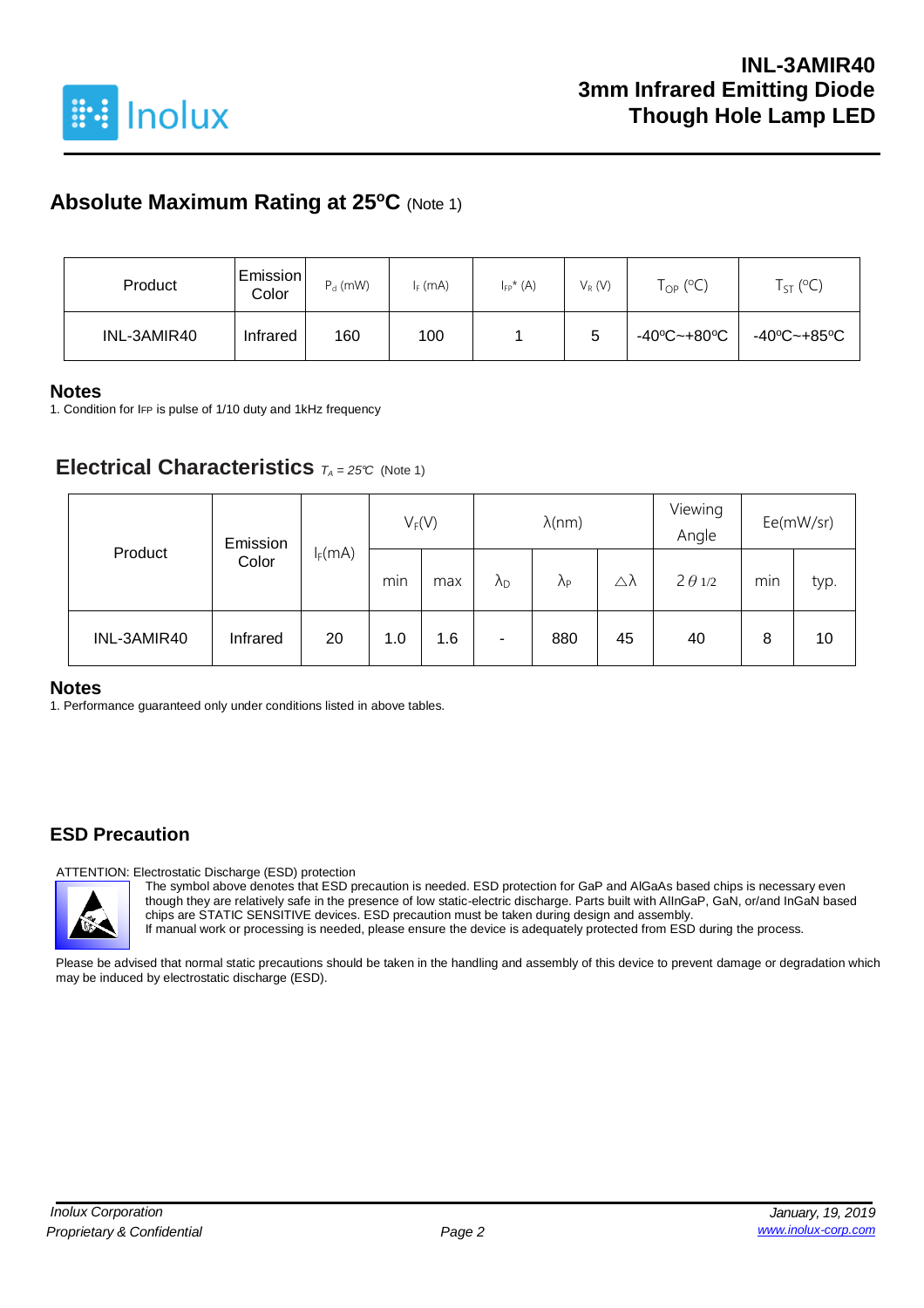

## **INL-3AMIR40 3mm Infrared Emitting Diode Though Hole Lamp LED**

# **Typical Characteristic Curves**



**Spectral Distribution** 

Wavelength λ(nm)

#### Peak Emission Wavelength & **Ambient Temperature**



Ambient Temperature(°C)

### Forward Current & **Forward Voltage**



Forward Voltage(V)

### Forward Current & **Ambient Temperature**



Ambient Temperature(°C)

Forward Current(mA)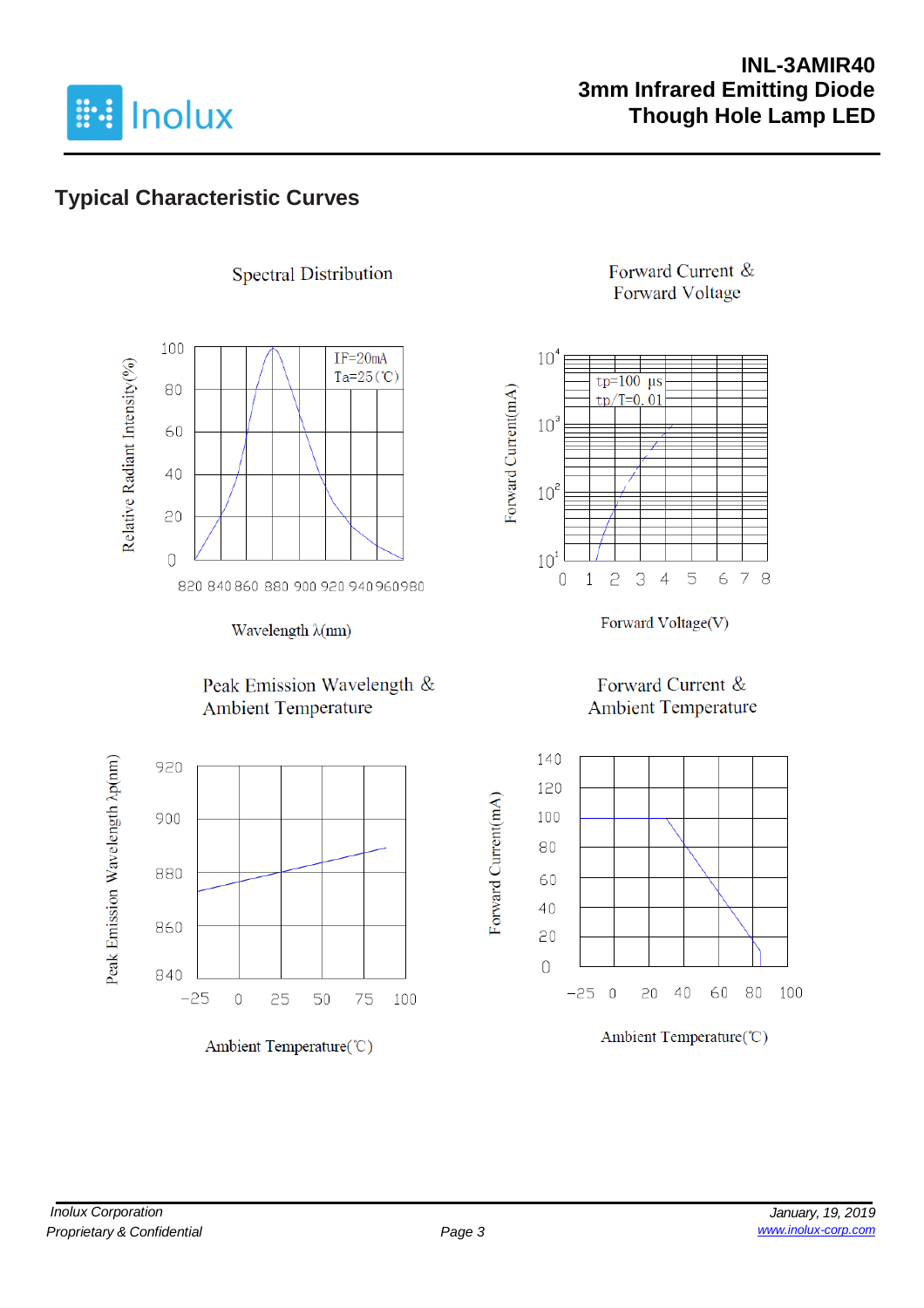

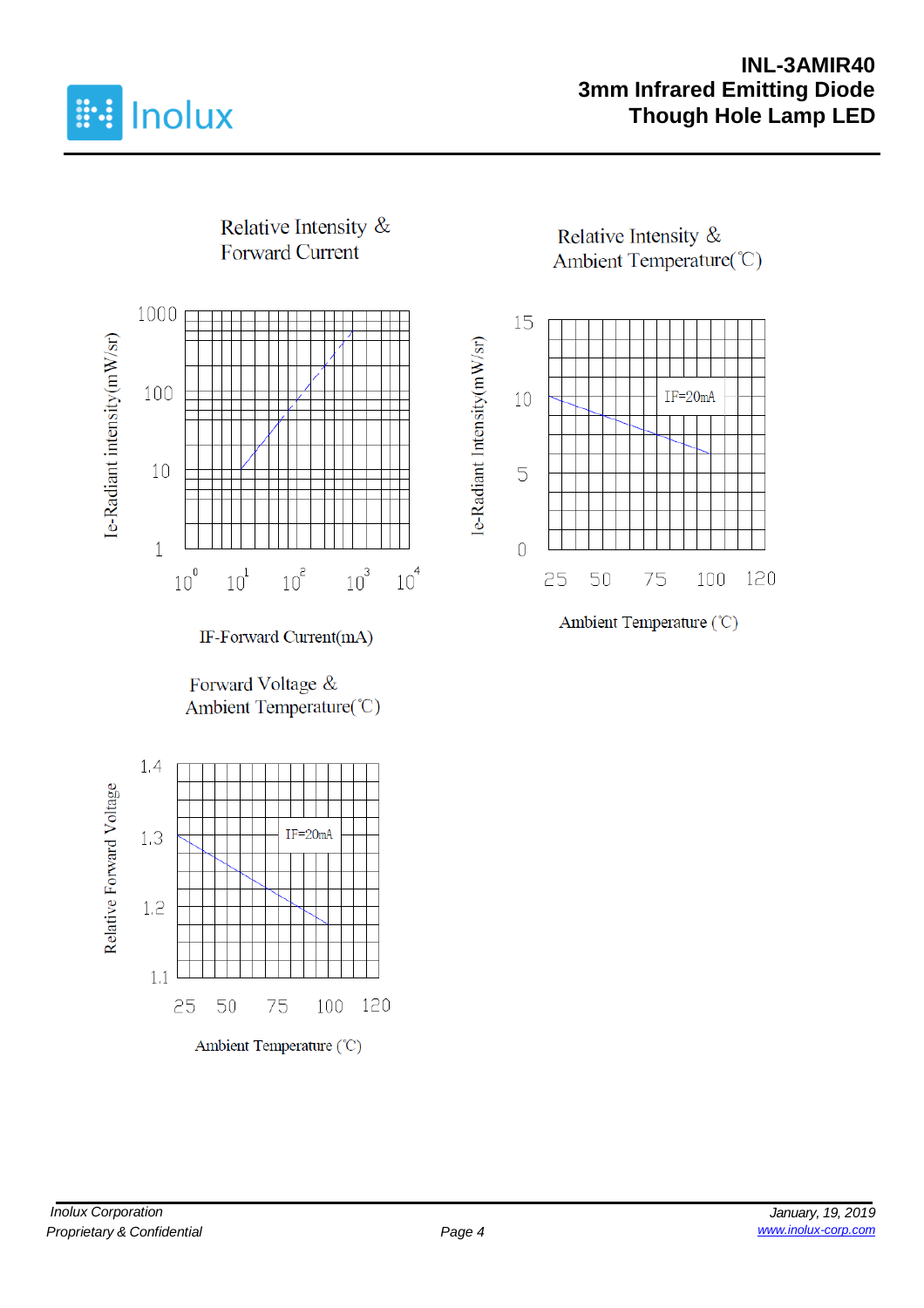

## **INL-3AMIR40 3mm Infrared Emitting Diode Though Hole Lamp LED**

## **Typical Characteristic Curves – Radiation Pattern**



# **Ordering Information**

| Product     | Emission<br>Color | [echnology | <b>Test Current</b><br>$I_F$ (mA) | Radiant Intensity<br>Ee (mW/sr)<br>(Typ.) | Forward<br>Voltage<br>$V_F(V)$<br>(Typ.) | Orderable<br>Part Number |
|-------------|-------------------|------------|-----------------------------------|-------------------------------------------|------------------------------------------|--------------------------|
| INL-3AMIR40 | Infrared          | AlGaAs     | 20                                | 10                                        | 1.3                                      | INL-3AMIR40              |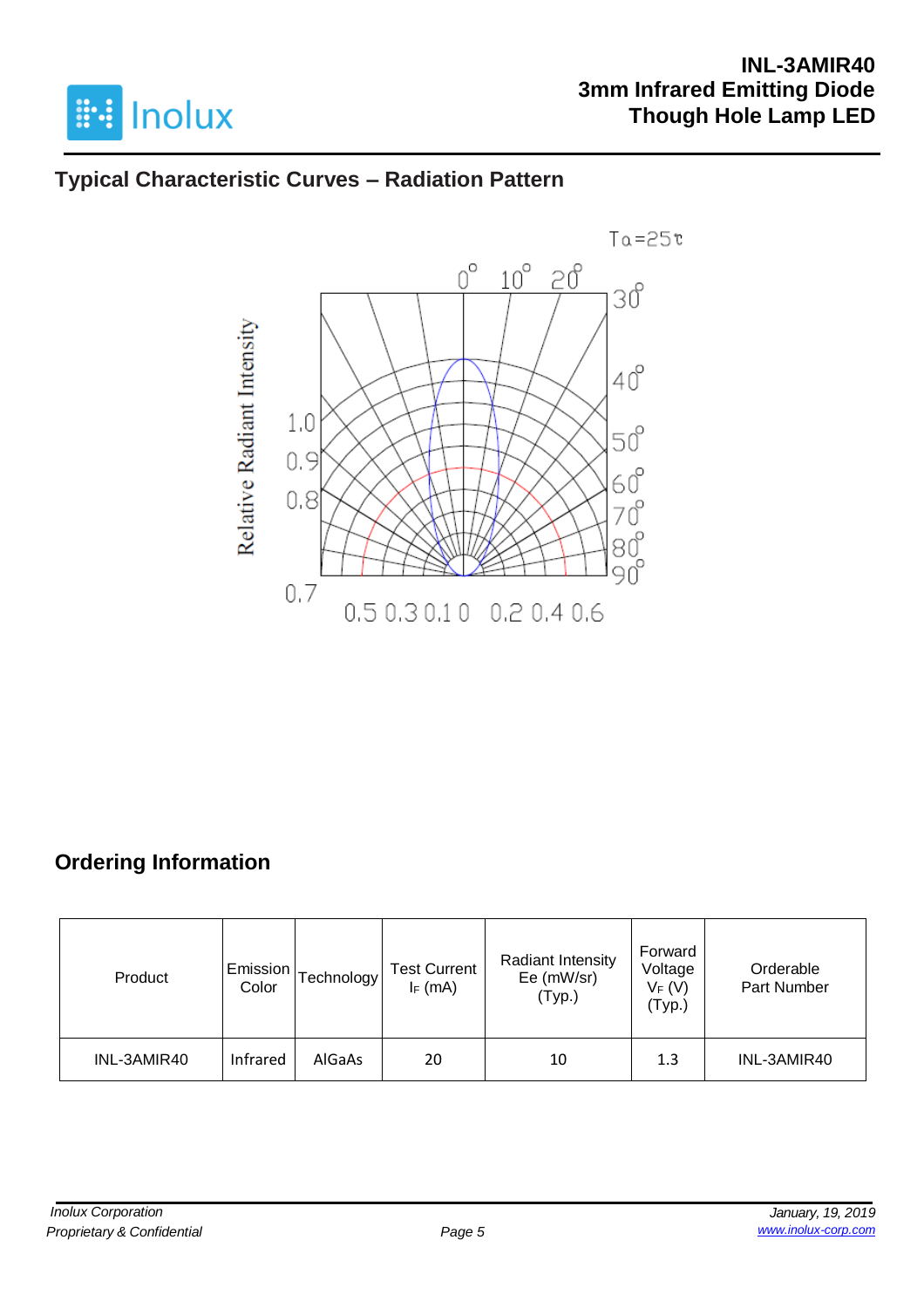

## **Label Specifications**



### **Inolux P/N:**

| I. | ${\sf N}$           |  | L       | 3                  | A    | $\overline{\phantom{a}}$ | <b>MIR</b>       | $\overline{4}$ | $\pmb{0}$      | $\cdot$                 | X | X | Χ | X |
|----|---------------------|--|---------|--------------------|------|--------------------------|------------------|----------------|----------------|-------------------------|---|---|---|---|
|    |                     |  | Package |                    | Lens | Color                    | View Angle       |                |                | Customized<br>Stamp-off |   |   |   |   |
|    | Inolux<br>Lamp Type |  |         | $3A =$<br>standard | 3mm  | (Blank)<br>$=$ clear     | $MIR =$<br>880nm |                | $40 = 40$ deg. |                         |   |   |   |   |

### **Lot No.:**

| <u>_</u> | - | -                   |  | 01    | 24   | 001    |  |
|----------|---|---------------------|--|-------|------|--------|--|
| Internal |   | Year (2017, 2018, ) |  | Month | Date | Serial |  |
| Tracker  |   |                     |  |       |      |        |  |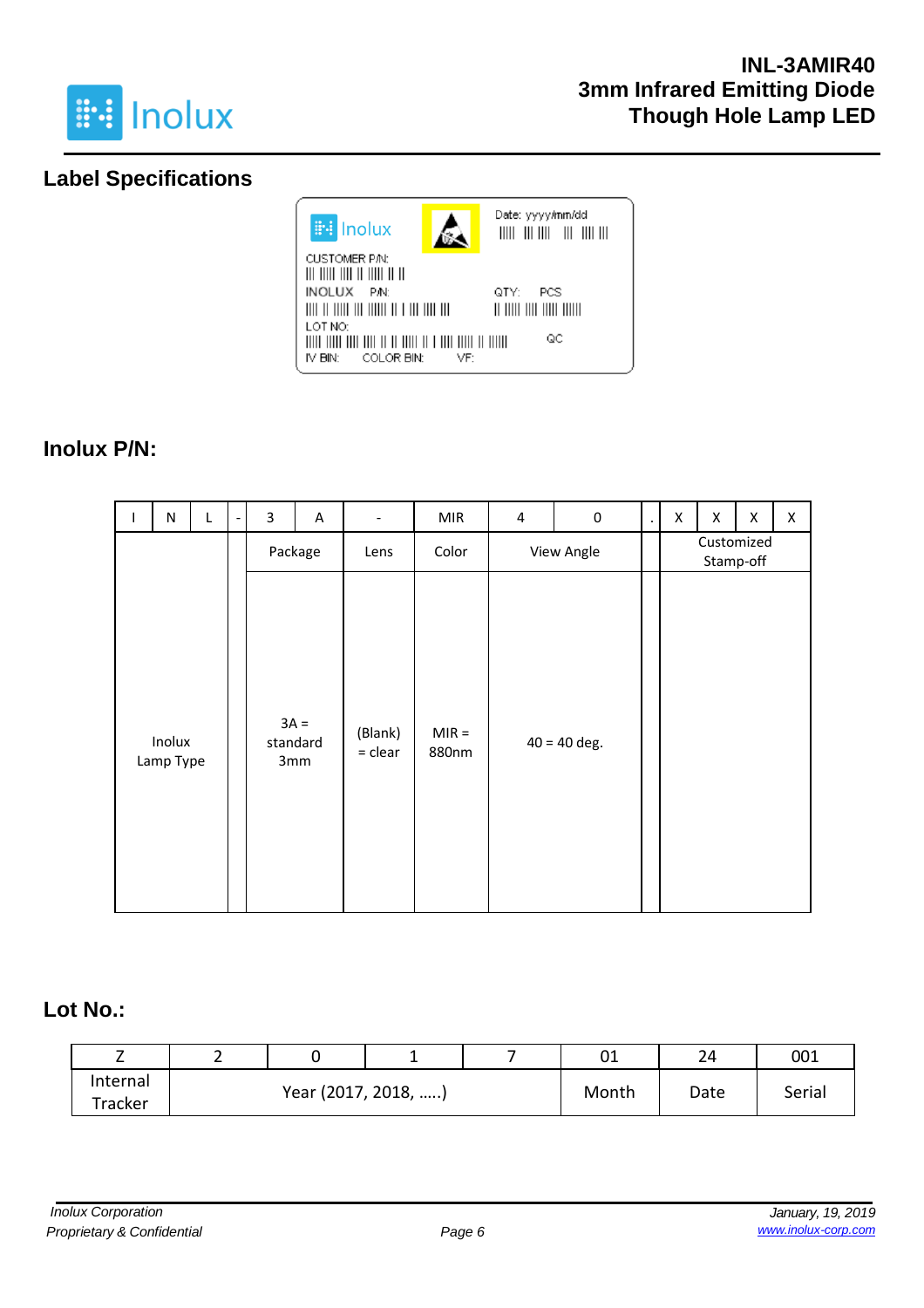

# **Reliability**

| Item                 | Frequency/ lots/ samples/  | Standards           | Conditions                                 |  |  |  |
|----------------------|----------------------------|---------------------|--------------------------------------------|--|--|--|
|                      | failures                   | Reference           |                                            |  |  |  |
|                      | For all reliability        | J-STD-020           | 1.) Baking at 85°C for 24hrs               |  |  |  |
| Precondition         | monitoring tests according |                     | 2.) Moisture storage at 85°C/60% R.H. for  |  |  |  |
|                      | to JEDEC Level 2           |                     | 168hrs                                     |  |  |  |
|                      | 1Q/ 1/ 22/ 0               | JESD22-B102-B       | Accelerated aging 155°C/24hrs              |  |  |  |
| Solderability        |                            | <b>And CNS-5068</b> | Tinning speed: 2.5+0.5cm/s                 |  |  |  |
|                      |                            |                     | Tinning: A: 215°C/ 3+1s or B: 260°C/ 10+1s |  |  |  |
|                      |                            | <b>CNS-5067</b>     | Dipping soldering terminal only            |  |  |  |
| Resistance to        |                            |                     | Soldering bath temperature                 |  |  |  |
| soldering heat       |                            |                     | A: 260+/-5°C; 10+/-1s                      |  |  |  |
|                      |                            |                     | B: 350+/-10°C; 3+/-0.5s                    |  |  |  |
|                      | 1Q/ 1/ 40/ 0               | CNS-11829           | 1.) Precondition: 85°C baking for 24hrs    |  |  |  |
| Operating life test  |                            |                     | 85°C/ 60%R.H. for 168hrs                   |  |  |  |
|                      |                            |                     | 2.) Tamb25°C; IF=20mA; duration 1000hrs    |  |  |  |
| High humidity,       | 1Q/1/45/0                  | JESD-A101-B         | Tamb: 85°C                                 |  |  |  |
| high temperature     |                            |                     | Humidity: 85% R.H., IF=5mA                 |  |  |  |
| bias                 |                            |                     | Duration: 1000hrs                          |  |  |  |
| High temperature     | 1Q/ 1/ 20                  | IN specs.           | Tamb: 55°C                                 |  |  |  |
| bias                 |                            |                     | $IF = 20mA$                                |  |  |  |
|                      |                            |                     | Duration: 1000hrs                          |  |  |  |
|                      | 1Q/1/40/0                  |                     | Tamb25°C, If=20mA,, Ip=100mA, Duty         |  |  |  |
| Pulse life test      |                            |                     | cycle=0.125 (tp=125 $\mu$ s, T=1sec)       |  |  |  |
|                      |                            |                     | Duration 500hrs)                           |  |  |  |
|                      | 1Q/ 1/ 76/ 0               | JESD-A104-A         | A cycle: -40 degree C 15min; +85 degree C  |  |  |  |
|                      |                            | IEC 68-2-14, Nb     | 15 <sub>min</sub>                          |  |  |  |
| Temperature          |                            |                     | Thermal steady within 5 min                |  |  |  |
| cycle                |                            |                     | 300 cycles                                 |  |  |  |
|                      |                            |                     | 2 chamber/ Air-to-air type                 |  |  |  |
| <b>High humidity</b> | 1Q/ 1/ 40/ 0               | <b>CNS-6117</b>     | $60+3°C$                                   |  |  |  |
| storage test         |                            |                     | 90+5/-10% R.H. for 500hrs                  |  |  |  |
| High temperature     | 1Q/ 1/ 40/ 0               | <b>CNS-554</b>      | 100+10°C for 500hrs                        |  |  |  |
| storage test         |                            |                     |                                            |  |  |  |
| Low temperature      | 1Q/ 1/ 40/ 0               | CNS-6118            | -40+5°C for 500hrs                         |  |  |  |
| storage test         |                            |                     |                                            |  |  |  |